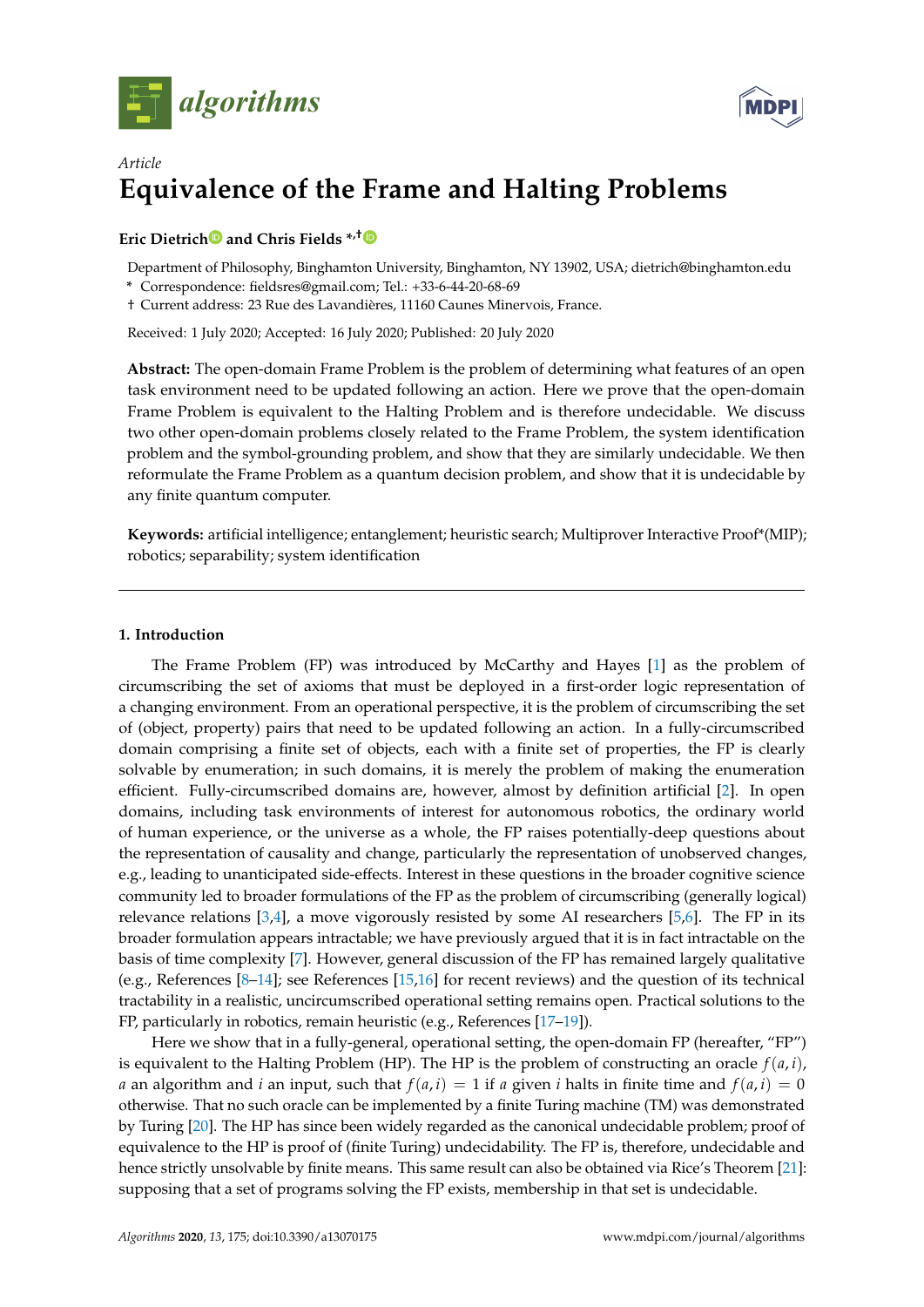If identity over time is regarded as a property of an object or more generally, a system, the problem of re-identifying objects or systems as persistent individuals is equivalent to the FP [\[22\]](#page-7-7). If the denotation of a symbol is a persistent object or set of objects, the symbol grounding problem is equivalent to the object identification problem [\[23\]](#page-7-8) and hence to the FP. Undecidability of the FP renders these problems undecidable. To further investigate these issues, we here reformulate the FP as a quantum decision problem (the "QFP") faced by a finite-dimensional quantum computer, and show that this quantum version is also undecidable. We then show that the construction of a two-prover interactive proof system in which the provers share an entangled state [\[24\]](#page-7-9) requires a solution to the QFP, which given its unsolvability can only be heuristic or "FAPP" (for all practical purposes; see Reference [\[25\]](#page-7-10) where "FAPP" was introduced as a pejorative term). Given the recent proof of Ji et al. that  $MIP^* = RE [26]$  $MIP^* = RE [26]$ ,  $MIP^*$  indicating languages decidable by a multiprover interactive proof system with shared entanglement and RE the recursively enumerable languages, we here conjecture that the QFP is not only strictly harder than the HP, but that it is outside RE.

The FP being unsolvable by finite systems, whether classical or quantum, renders computational models of relevance, causation, identification, and communication equally intractable. It tells us that multiple realizability (i.e., platform independence) is a fundamental feature of the observable universe.

### **2. Results**

We show in this section that the FP and the HP are equivalent: undecidability of one entails undecidability of the other.

# *2.1. Notation and Operational Set-up*

Consider an agent *A* that interacts with an environment *E*. We intend *A* to be a physically-realizable agent, so we demand that *A*'s state space have only finite dimension *dim*(*A*). We can, for the present purposes, consider *A* to be a classical agent with a classical state space; we extend the model to the quantum case in Section [3.3](#page-4-0) below. For simplicity, we consider only computational states of *A*, each of which we require to be finitely specifiable, that is, without loss of generality, specifiable as a finite bit string. Hence *A* has finite computational resources, expends finite energy, and generates finite waste heat [\[27\]](#page-7-12).

The environment *E* with which *A* interacts is by stipulation open; we also assume that *E* is "large", that is, that it has dimension  $dim(E) > dim(A)$ . All realistic non-artificial task environments are both large and open: these include practical robotic task environments including human interaction [\[28\]](#page-7-13), undersea [\[29\]](#page-7-14) and planetary [\[30\]](#page-7-15) exploration as well as the general human environment. Robotic or other AI systems operating in such environments all face the FP; as noted earlier, practical FP solutions in such environments are heuristic and hence subject to unpredictable failure.

What is of interest in characterizing *E* is the ability of *A* to extract information from *E* by interaction. As *A* is limited to finite, finite-resolution interaction with *E*, we have:

# **Lemma 1** (No Full Access lemma)**.** *A finite observer A can access only a finite proper component E<sup>A</sup> of a large open environment E.*

**Proof.** *A* can allocate at most some proper subset of its state space to memory, hence it can represent at most some  $N < dim(A)$  components of the state space of  $E$ .  $\square$ 

As an obvious corollary, *A* cannot determine *dim*(*E*).

Given the No Full Access lemma, we can without loss of generality represent the problem set-up as shown in Figure [1.](#page-2-0) We assume that *A* has observational access to some finite-dimensional proper component *E<sub>A</sub>* of *E*, but no access to the remainder  $E_U$ ;  $E = E_A \sqcup E_U$ ,  $E_A$ ,  $E_U \neq \emptyset$ , where  $\sqcup$  indicates disjoint union. We assume that *A* has a perception module obtaining input from *EA*, an action module supplying input to *E*, and a problem-solving module with access to two generative models, one of *E* and one of *A*. We take the model of *E* to be constructed entirely on the basis of *A*'s inputs from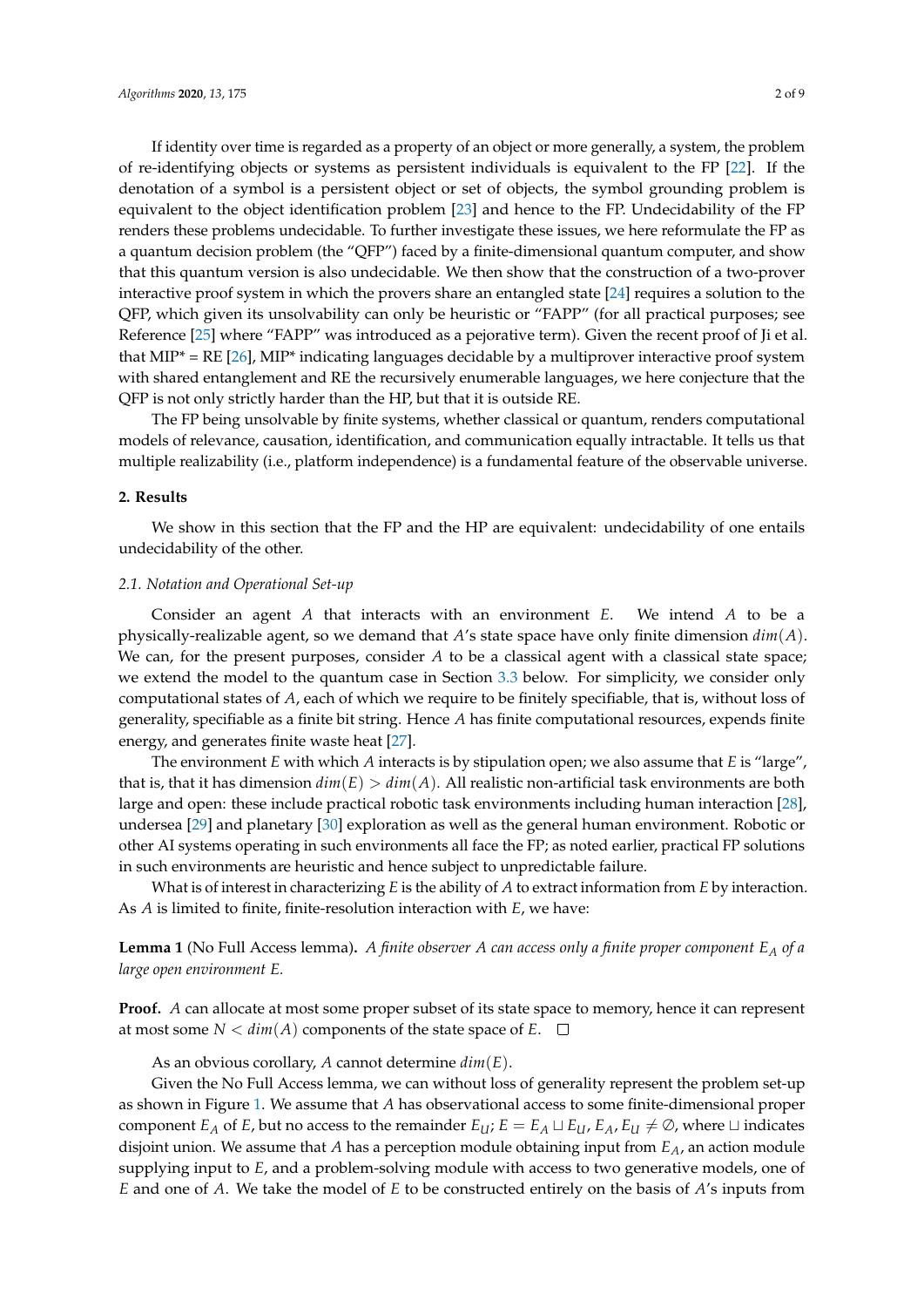*EA*; this loses no generality, as any finite agent capable of encoding the model *a priori* would be subject to the same in-principle access restrictions as *A*. The model of *E* has a proper component that models *E<sup>A</sup>* based on observational outcomes obtained; the remainder models *E<sup>U</sup>* via (deductive, inductive, or abductive) inferences executed by the problem solving module. This model of *E<sup>U</sup>* may be radically incomplete, containing many "unknown unknowns"; given *A*'s inability to determine  $dim(E)$ , these cannot be circumscribed. The inferences employed to construct the model of  $E_U$  cannot, moreover, be subjected to experimental tests except via their predicted consequences for the behavior of *EA*. For any physically-realizable agent, the models of *E<sup>A</sup>* and *E<sup>U</sup>* are clearly both finite and of finite resolution; similarly *A*'s "self" model must be both finite and of finite resolution.

<span id="page-2-0"></span>

**Figure 1.** General set-up for the Frame Problem (FP): a finite agent *A* interacts with an environment *E*. The agent has perception and action modules and a problem solver. The problem solver has access to two generative models, one of the environment and the other a "self" model of its own problem-solving capabilities. The environment is divided into a part *E<sup>A</sup>* to which *A* has observational access and a remainder *E<sup>U</sup>* to which *A* does not have observational access.

We can, clearly, think of *A* as a Turing machine with finite processing and input/output (I/O) tapes. We can, however, also think of *A* as a hierarchical Bayesian or other predictive-processing agent (e.g., References [\[31](#page-7-16)[,32\]](#page-7-17)) or as an artificial neural network with weights stored in the *E* and self models. Agent architectures such as ACT-R [\[33\]](#page-7-18), LIDA [\[34\]](#page-7-19), or CLARION [\[35\]](#page-8-0) can all be represented in the form of Figure [1.](#page-2-0)

#### *2.2. The FP as an Operational Problem*

While the FP is sometimes considered an abstract, logical problem as discussed above, in any practical setting it is an operational problem. We can state it in full generality as follows.

The task of any agent in a real environment is to predict appropriate next behaviors. In the notation of Figure [1,](#page-2-0) the informational resources available to *A* to solve this problem are (1) current perceptual input from *E<sup>A</sup>* and (2) the *EA*, *E<sup>U</sup>* and self models. Let us make the simplifying assumption that *A* knows its own algorithm, that is, that its self model consists of a copy of its complete program. Given our assumption that *A* learns *E<sup>A</sup>* by observation, its program implements a learning algorithm; we can also assume that it specifies *A*'s action repertoire and any other internal functionality. This assumption is enormously generous, as no system can learn its own algorithm by observation, even if given a partial representation of its algorithm *a priori* [\[36\]](#page-8-1).

The operational problem faced by *A* is, therefore, to predict at each time *t* its own next state (at  $t + \Delta t$ ) from (1) its current input from  $E_A$ , (2) its model of  $E_A \sqcup E_U$ , and (3) its knowledge of its own algorithm. This is the FP: *A* must accurately predict both the current and next states of *EU*, which *A* cannot observe, in order to predict the next state of *EA*, which determines *A*'s next input and hence *A*'s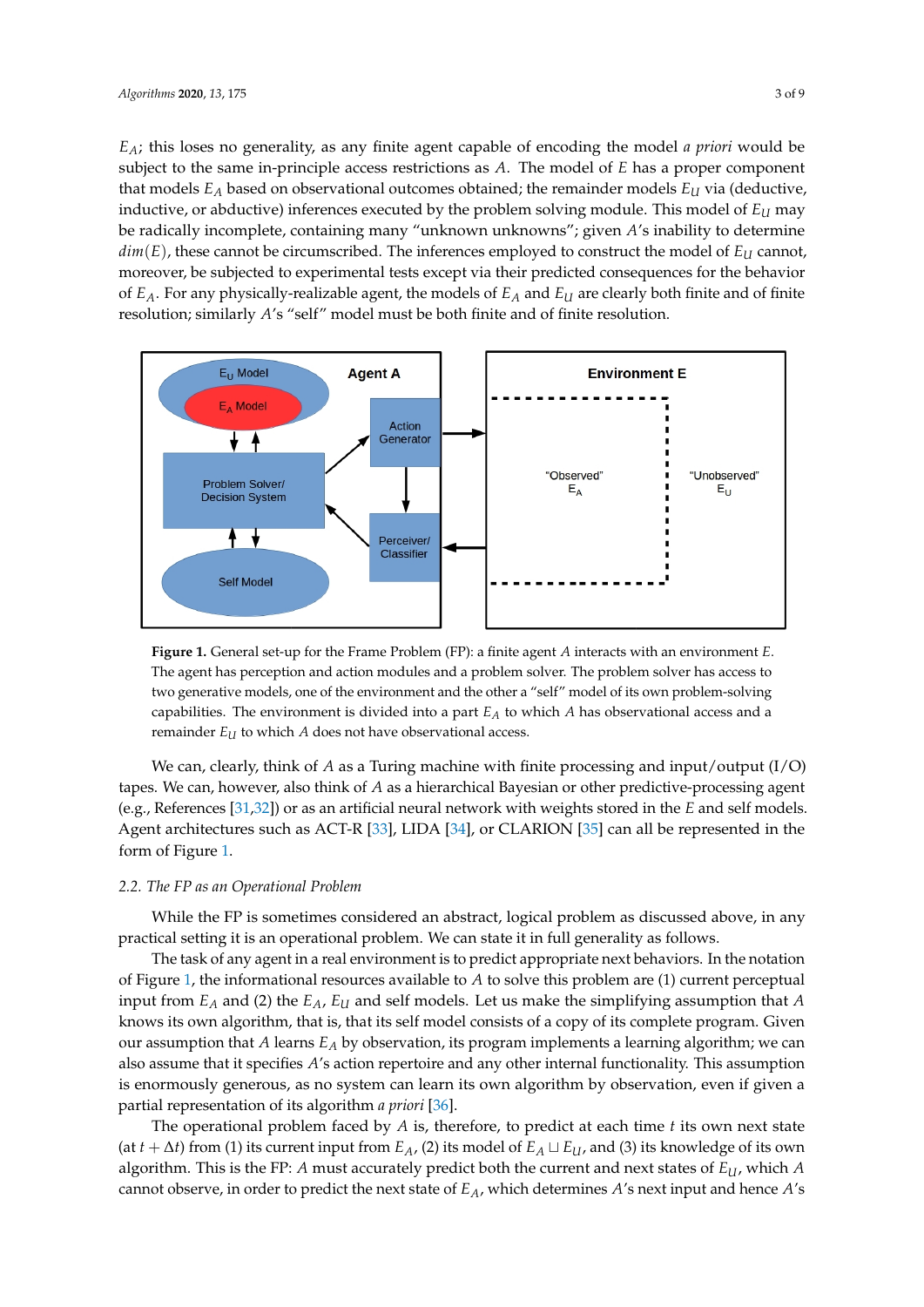next state. To do this reliably, *A* must have a complete "theory" of *EU*, including in particular a theory of how *E<sup>A</sup>* and *E<sup>U</sup>* interact; even reasonably probable success requires a robust theory of the *EA*-*E<sup>U</sup>* interaction. If *A*'s theory is stated in first-order logic, it requires a set of axioms; hence the original formulation of the FP as the problem of circumscribing this set. Given the potential for unknown unknowns, and hence a radically incomplete model of  $E<sub>U</sub>$  in any open environment, the impossibility of circumscribing a sufficient set of axioms *a priori* is already evident (cf. References [\[3](#page-6-2)[,4](#page-6-3)[,7\]](#page-6-6)).

# *2.3. Equivalence of the FP and HP*

We can now state our main result—not only does the known undecidability of the HP show that the FP is undecidable, but the reverse holds as well.

**Theorem 1.** *The Frame Problem (FP) and the Halting problem (HP) are equally hard.*

#### **Proof:**

- **FP**  $\rightarrow$  **HP:** Let *a* = the algorithm that generates the next state of *A*  $\times$  *E* and let *i* be some instantaneous state of  $A \times E$ . Let  $A'$ s state be  $i_A$ , and the states of  $E_A$  and  $E_U$  be  $i_{EA}$  and  $i_{EU}$  respectively. Consistent with the above, we assume  $A$  knows  $i_{EA}$  but not  $i_{EU}$ , and knows one component of *a*, namely the algorithm *a<sup>A</sup>* implemented by *A*. Now assume the FP is undecidable: *A* cannot deduce the state of  $E_A \sqcup E_U$  at  $t + \Delta t$  from knowledge of  $a_A$  and  $i_{EA}$  at  $t$ . In this case,  $A$  cannot deduce either *i* or *a*. In this case *A* cannot build an oracle  $f(a, i)$  that decides whether *a* halts on *i* and cannot recognize such an oracle if it exists *a priori*. Hence the HP is also undecidable by *A*. Since *A* is a generic finite agent, the HP is undecidable by any such agent.
- $HP \rightarrow FP$ : Assume that the HP is undecidable (as shown in Reference [\[20\]](#page-7-5)) and hence that no oracle  $f(a, i)$  exists. In this case, *A* cannot deduce, even if given all of *i* at the current step *t*, that *A*'s next state (at *t* + ∆*t*) is not a halting state. Hence *A* cannot deduce even its own next state *i<sup>A</sup>* at *t* + ∆*t*, let alone the full state *i*( $t + \Delta t$ ). Hence the FP is undecidable.  $\Box$

As the FP centrally concerns what an agent can deduce, it is also of interest to formulate it as an instance of Rice's Theorem. The latter states that the problem of determining what programs compute a given, non-trivial function is equivalent to the HP, and is therefore undecidable. Suppose then that there is a set *S* of programs that, given an action on an open environment *E*, compute all (object, property) pairs that must be updated in consequence of the action. The FP is then the problem of deciding whether  $P \in S$  for any given program *P*. This problem is, by Rice's Theorem, undecidable.

#### **3. Discussion**

Here we consider the relationship between the FP and two other problems that straddle the borders between AI, general cognitive science, and philosophy: the system identification problem and the symbol-grounding problem. We then reformulate the FP in a quantum setting as the QFP, and show that it is also undecidable.

#### *3.1. The System Identification Problem*

The system identification problem arises in classical cybernetics, taking two related forms [\[36\]](#page-8-1):

- 1. Given a system in the form of a black box (BB) allowing finite input-output interactions, deduce a complete specification of the system's machine table (i.e., algorithm or internal dynamics).
- 2. Given a complete specification of a machine table (i.e., algorithm or internal dynamics), recognize any BB having that description.

That finite observers cannot solve the system identification problem in either form was shown by Moore [\[36\]](#page-8-1) over 60 years ago. A quantum-theoretic formulation has also been investigated, and is likewise unsolvable [\[37\]](#page-8-2).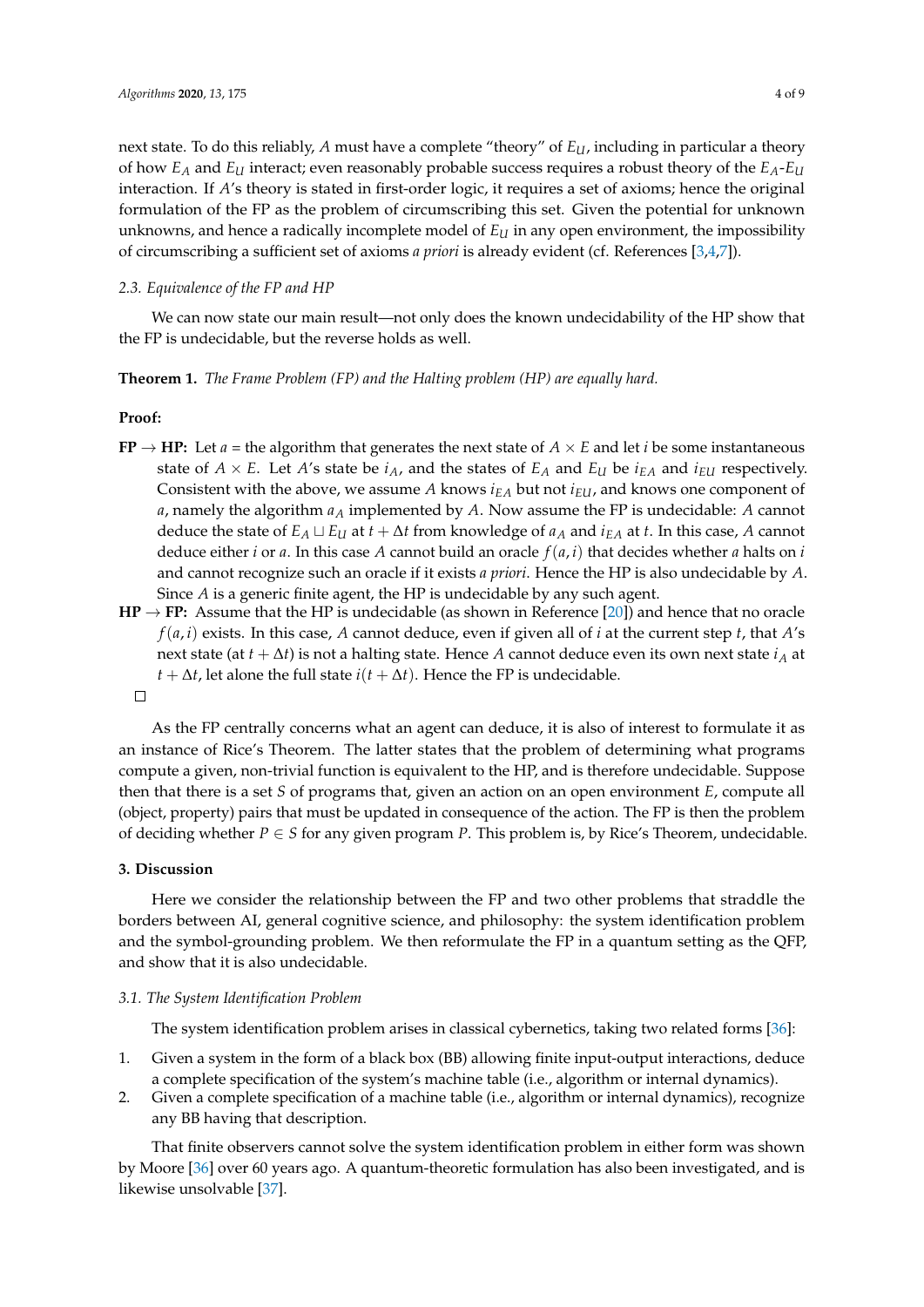The system identification problem is easily seen to be an instance of the FP. Consider any system *S* having, at some time *t*, a complete, finite, uniquely-identifying description *D*(*t*). On encountering a system *S'* at some  $t + \Delta t$ , what is required to determine whether  $S' = S$ ? Even if  $D(t)$  is taken to be given *a priori*, and *contra* [\[36,](#page-8-1)[37\]](#page-8-2) an oracle capable of deciding whether *S'* satisfies  $D(t)$  is assumed to be available, is it possible to decide whether actions taken on systems  $T \neq S$  between *t* and  $t + \Delta t$ have altered one or more properties of *S*, or one or more properties of some other system, so that *D*(*t*) no longer describes, or no longer uniquely describes, *S* at *t* + ∆*t*? This is the FP [\[22\]](#page-7-7). Hence the undecidability of the FP renders the system identification problem undecidable even given a previous complete description and an oracle. This result can, once again, also be formulated in terms of Rice's theorem.

The question of system identification is clearly closely related to the question of multiple realizability of algorithms and hence of platform independence. Given its undecidability, the specification of the "bottom layer" of a virtual machine (VM) stack, even if it is a "hardware" layer, can only be considered stipulative. The undecidability of system identification also implies that the question of whether two implementations on "the same" VM stack implement the same algorithm is undecidable. Here the connection to Rice's theorem as well as the HP is obvious.

# *3.2. The Symbol-Grounding Problem*

It is a commonplace that symbols, including nouns in natural languages and mental representations, for example, of visual scenes, refer to objects, that is, to localized, bounded physical systems. Determining the reference of a symbol and hence "grounding" it on the object(s) to which it refers requires identifying the referred-to object(s). If system identification is undecidable, the question of what object(s) ground any particular symbol is likewise undecidable [\[23\]](#page-7-8). While this has long been suspected on philosophical grounds [\[38\]](#page-8-3), here we see it as a consequence of fundamental physical and information-theoretic considerations.

# <span id="page-4-0"></span>*3.3. Undecidability of the QFP*

The FP has been considered above in completely classical terms; the systems *A* and *E* in Figure [1,](#page-2-0) for example, are there considered classical systems. What is the status of the FP, however, if we allow quantum computation instead of classical computation?

Considered broadly, the FP is the problem of deciding about relevance in an open domain. From a formal perspective, *x* and *y* are mutually relevant if they are statistically connected, that is, if they have a joint probability distribution. While the limiting case of connection in classical statistics is perfect correlation, the limiting case of connection is quantum theory is (monogamous) entanglement, that is, a joint state  $|xy\rangle$  with an entanglement entropy of unity (and hence von Neumann entropy of zero). Such states are not separable, that is,  $|xy\rangle \neq |x\rangle|y\rangle$ . Suppose then that the environment *E* in Figure [1](#page-2-0) is a quantum system. In this case, predicting the next state of *E<sup>A</sup>* requires knowing both the classical correlation between  $E_A$  and  $E_U$  and the entanglement entropy of the joint state  $|E_A E_U\rangle$ . Hence we can formulate the QFP in general form as:

**QFP:** Given a quantum agent *A* interacting with a quantum environment *E*, how does an action  $a(t)$  of *A* on *E* at *t* affect the entanglement entropy of *E* at  $t + \Delta t$ ?

We can now ask: Is the QFP decidable by a finite quantum agent (i.e., a finite quantum computer) *A*? The answer to this question is known, and is negative:

# **Theorem 2.** *The QFP is undecidable by finite quantum agents.*

Proof. The QFP can only be stated for agents that are separable from the systems with which they interact; in the notation of Figure [1,](#page-2-0) the joint state  $|AE\rangle$  must be separable as  $|AE\rangle = |A\rangle|E\rangle$  and hence have entanglement entropy of identically zero. In this case, Theorem 1 of Reference [\[39\]](#page-8-4)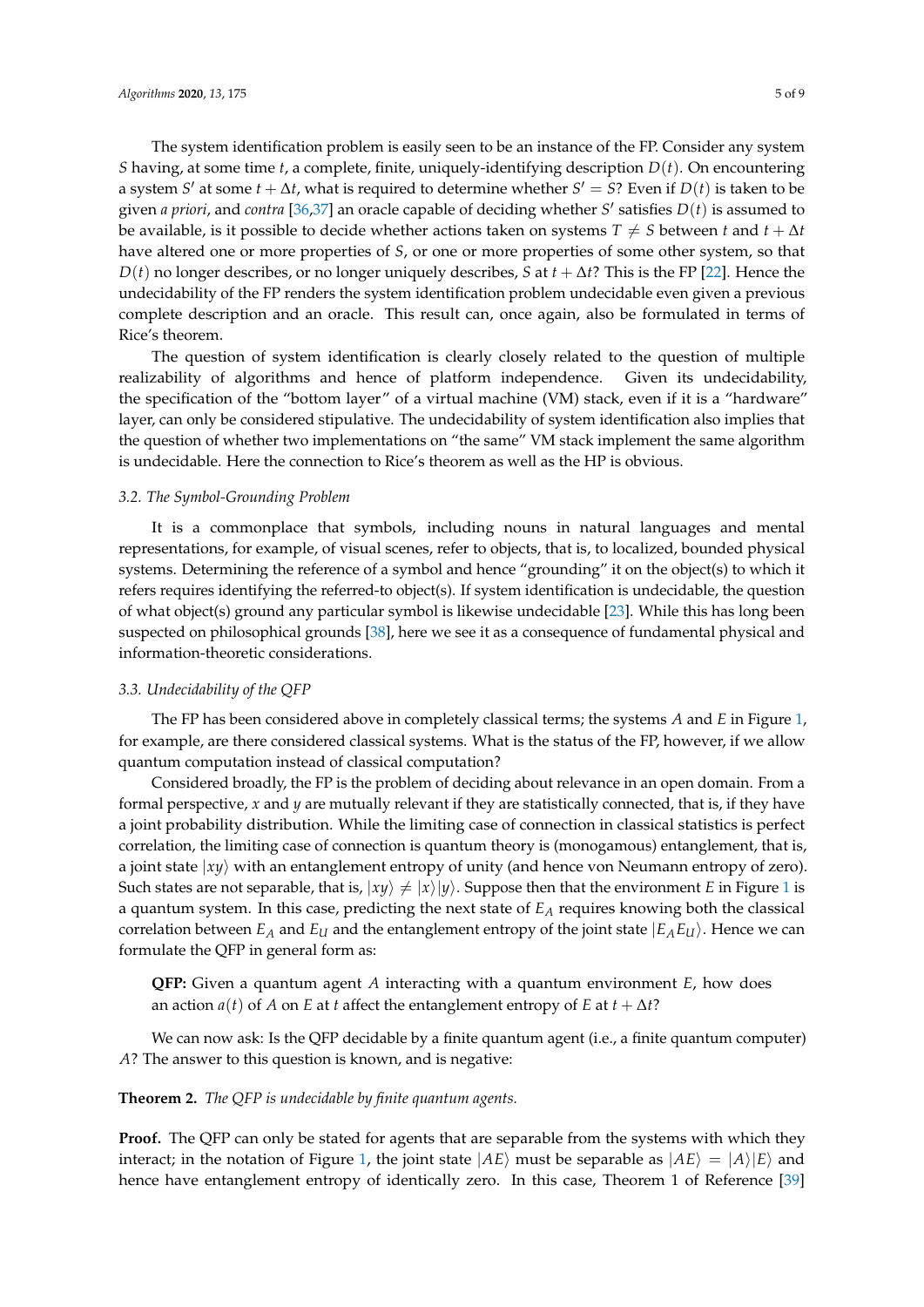applies, showing that (1) the communication channel between *A* and *E* is classical, and (2) the information communicated is limited to finite, bit-string representations of the eigenvalues of the Hamiltonian operator *HAE* that physically implements the *A*-*E* interaction. This Hamiltonian is, however, independent of the internal self-interactions *H<sup>A</sup>* and *HE*, and even of the dimensions of the Hilbert spaces  $\mathcal{H}_A$  and  $\mathcal{H}_E$  provided that they are sufficiently large. Its eigenvalues, in particular, reveal nothing about tensor decompositions of  $\mathcal{H}_E$  or their entanglement entropies.  $\Box$ 

As *A* is in-principle ignorant of the entanglement entropy of *E*, changes in that entanglement entropy are clearly unpredictable. Indeed *A* cannot determine, solely on the basis of finite observations, that *E* is not a classical computer (see Reference [\[40\]](#page-8-5) for the needed extension of classical probability theory to include "quantum" contextuality).

The undecidability of the QFP has immediate consequences for the construction of multi-prover interactive proof systems in which the provers are assumed to share quantum resources, for example, entangled states [\[24\]](#page-7-9). A two-prover set-up is illustrated in Figure [2,](#page-5-0) using the canonical labels *A* and *B* for the provers. This set-up obviously replicates a canonical Bell/EPR experiment [\[41](#page-8-6)[,42\]](#page-8-7) with the verifier playing the role of the third observer, Charlie, who is able to communicate classically with Alice and Bob. Hence it replicates many real experimental set-ups, beginning with that of Aspect et al. in 1982 [\[43\]](#page-8-8). Any such experiment requires that the "detectors" *A* and *B* be identifiable by the verifier, who must also be capable of establishing that *A* and *B* share the entangled state *ψ*. Hence the verifier must solve both the FP (to identify *A* and *B*) and the QFP (to determine the entanglement entropy of the joint system *ABψ*). Theorems 1 and 2 show that neither can be accomplished by finite observation. A heuristic solution—effectively, an *a priori* stipulation—is therefore required.

<span id="page-5-0"></span>

**Figure 2.** An interactive proof system with two otherwise noninteracting provers (*A* and *B*) that share an entangled state  $\psi$  (red rectangle). The verifier interacts separately with the two provers. This is the set-up used in Reference [\[26\]](#page-7-11) to prove Multiprover Interactive Proof\* (MIP\*) = RE, and hence that the Halting Problem (HP) can be solved by interactive proof with entanglement as a resource.

Ji et al. have recently proved that the set of problems solvable by a multi-prover interactive proof system in which the provers share entanglement (the set MIP\*) is identical to the set RE of recursively-enumerable languages [\[26\]](#page-7-11). Hence the HP can be decided (with high probability) by the set-up in Figure [2.](#page-5-0) As a solution to the QFP must be assumed to operationalize this set-up, we can conjecture that the QFP is strictly harder than the HP, and indeed, that it is not in RE.

#### **4. Conclusions**

The FP was originally formulated [\[1\]](#page-6-0) as a problem for AI systems that employed logic programming. In its open-domain form, it is considered primarily a problem for robots or other autonomous systems [\[15\]](#page-7-1). We are, however, everywhere confronted with the real-world consequences of human failures to solve the FP, in the form of failures to adequately anticipate the unintended side-effects of actions. Climate change, widespread antibiotic resistance, and the current Covid-19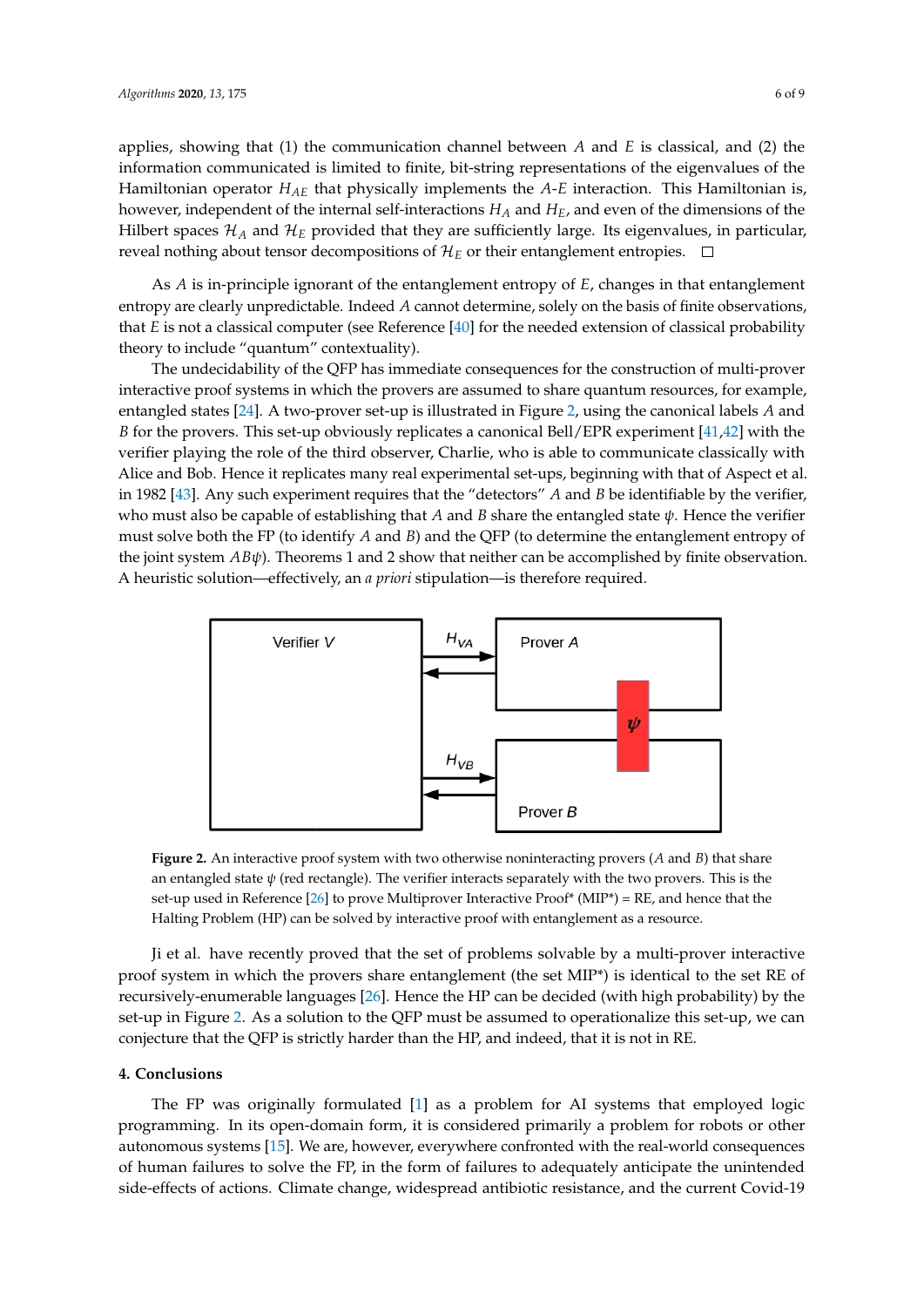pandemic are timely examples. We have shown here that these are not anomalies. Both the FP and the QFP are undecidable by finite agents, including human agents. All "solutions" of either are necessarily heuristic, and hence subject to unpredictable failure.

While computer science is often viewed as a technical discipline, in this case computer science tells us something very deep about what the observable universe is like. It is open in principle. This openness cannot, as we show in Theorem 2, be resolved or controlled by replacing classical computers with quantum computers. If the QFP  $\notin$  RE as we conjecture here, the "unknown unknowns" of the observable universe cannot even be considered to be emergent from the knowns.

**Author Contributions:** Conceptualization, Formal analysis and writing—review and editing, E.D. and C.F.; writing—original draft preparation, C.F. All authors have read and agreed to the published version of the manuscript.

**Funding:** This research received no external funding.

**Conflicts of Interest:** The authors declare no conflict of interest.

# **Abbreviations**

The following abbreviations are used in this manuscript:

| ACT-R          | Adaptive Control of Thought-Rational                        |
|----------------|-------------------------------------------------------------|
| AI             | Artificial intelligence                                     |
| <b>BB</b>      | <b>Black Box</b>                                            |
| <b>CLARION</b> | Connectionist Learning with Adaptive Rule Induction On-line |
| <b>EPR</b>     | Einstein-Podolsky-Rosen                                     |
| FAPP           | For all practical purposes                                  |
| FP             | Frame problem                                               |
| HP             | Halting problem                                             |
| I/O            | Input/Output                                                |
| <b>LIDA</b>    | Learning Intelligent Distribution Agent                     |
| $MIP^*$        | Multiprover Interactive Proof*                              |
| QFP            | Quantum Frame problem                                       |
| RE             | Recursively enumerable                                      |
| VM             | Virtual machine                                             |
|                |                                                             |

# **References**

- <span id="page-6-0"></span>1. McCarthy, J.; Hayes, P.J. Some philosophical problems from the standpoint of artificial intelligence. In *Machine Intelligence*; Michie, D., Meltzer, B., Eds.; Edinburgh University Press: Edinburgh, UK, 1969; pp. 463–502.
- <span id="page-6-1"></span>2. Fields, C.; Dietrich, E. Engineering artificial intelligence applications in unstructured task environments: Some methodological issues. In *Artificial Intelligence and Software Engineering*; Partridge, D., Ed.; Ablex: Norwood, UK, 1991; pp. 369–381.
- <span id="page-6-2"></span>3. Dennett, D. Cognitive wheels: The frame problem of AI. In *Minds, Machines and Evolution: Philosophical Studies*; Hookway, C., Ed.; Cambridge University Press: Cambridge, UK, 1984; pp. 129–151.
- <span id="page-6-3"></span>4. Fodor, J.A. Modules, frames, fridgeons, sleeping dogs, and the music of the spheres. In *The Robot's Dilemma*; Pylyshyn, Z.W., Ed.; Ablex: Norwood, UK, 1987; pp. 139–149.
- <span id="page-6-4"></span>5. Hayes, P.J. What the frame problem is and isn't. In *The Robot's Dilemma*; Pylyshyn, Z.W., Ed.; Ablex: Norwood, UK, 1987; pp. 123–137.
- <span id="page-6-5"></span>6. McDermott, D. We've been framed: Or, why AI is innocent of the frame problem. In *The Robot's Dilemma*; Pylyshyn, Z.W., Ed.; Ablex: Norwood, UK, 1987; pp. 113–122.
- <span id="page-6-6"></span>7. Dietrich, E.; Fields, C. The role of the frame problem in Fodor's modularity thesis: A case study of rationalist cognitive science. In *The Robot's Dilemma Revisited*; Ford, K.M., Pylyshyn, Z.W., Eds.; Ablex: Norwood, UK, 1996; pp. 9–24.
- <span id="page-6-7"></span>8. Fodor, J.A. *The Language of Thought Revisited*; Oxford University Press: Oxford, UK, 2008.
- 9. Wheeler, M. Cognition in context: Phenomenology, situated cognition and the frame problem. *Int. J. Philos. Stud.* **2010**, *16*, 323–349. [\[CrossRef\]](http://dx.doi.org/10.1080/09672550802113235)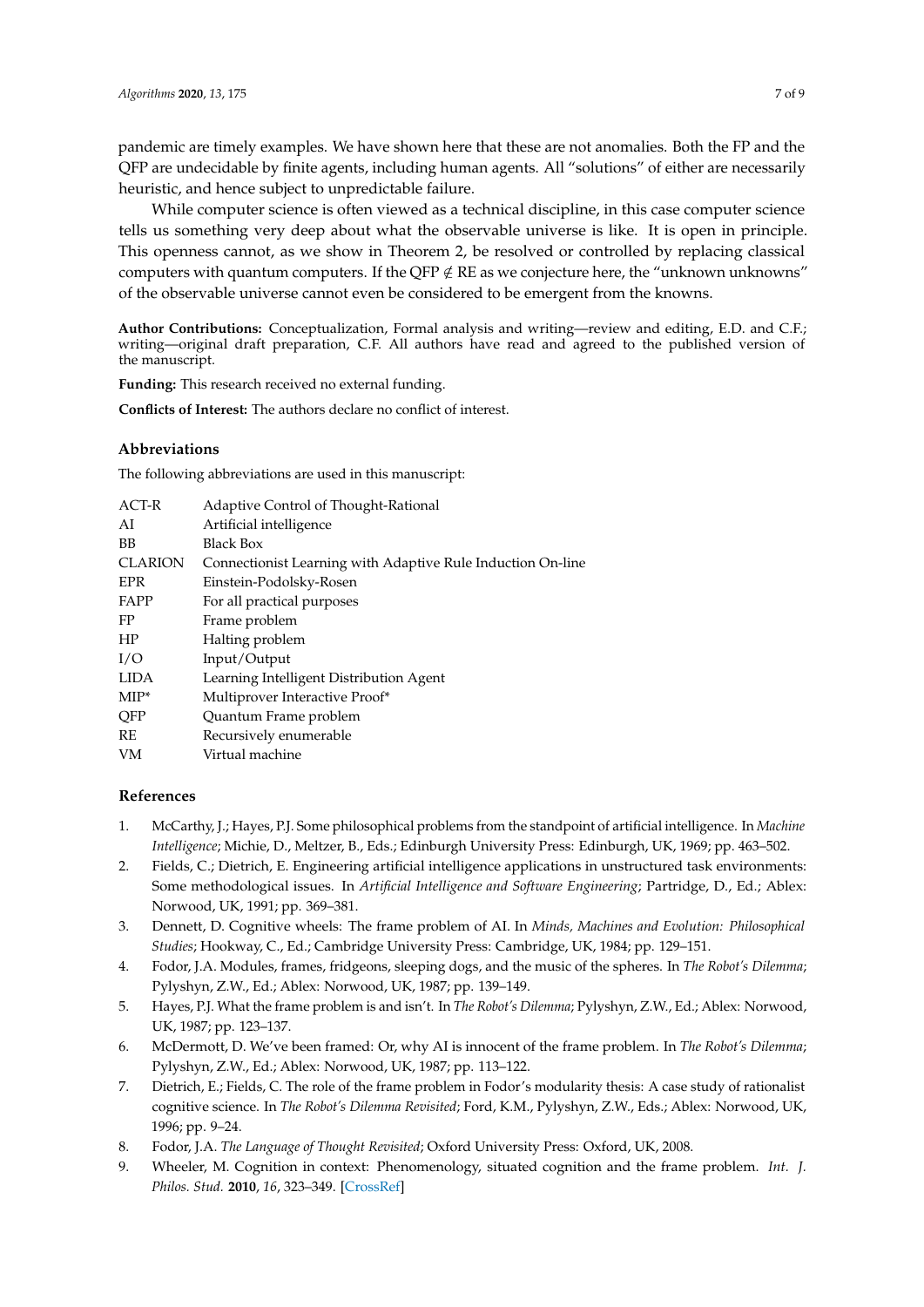- 10. Samuels, R. Classical computationalism and the many problems of cognitive relevance. *Stud. Hist. Philos. Sci. Part A* **2010**, *41*, 280–293. [\[CrossRef\]](http://dx.doi.org/10.1016/j.shpsa.2010.07.006)
- 11. Chow, S.J. What's the problem with the Frame problem? *Rev. Philos. Psychol.* **2013**, *4*, 309–331. [\[CrossRef\]](http://dx.doi.org/10.1007/s13164-013-0137-4)
- 12. Ransom, M. Why emotions do not solve the frame problem. In *Fundamental Issues in Artificial Intelligence*; Müller, V., Ed.; Springer: Cham, Switzerland, 2016; pp. 355–367.
- 13. Nobandegani, A.S.; Psaromiligkos, I.N. The causal Frame problem: An algorithmic perspective. *Preprint* **2017**. arXiv:1701.08100v1 [cs.AI]. Available online: <https://arxiv.org/abs/1701.08100> (accessed on 19 July 2020).
- <span id="page-7-0"></span>14. Nakayama, Y.; Akama, S.; Murai, T. Four-valued semantics for granular reasoning towards the Frame problem. In Proceedings of the 2018 Joint 10th International Conference on Soft Computing and Intelligent Systems (SCIS) and 19th International Symposium on Advanced Intelligent Systems (ISIS), Toyama, Japan, 5–8 December 2018; pp. 37–42.
- <span id="page-7-1"></span>15. Shanahan, M. The frame problem. In *The Stanford Encyclopedia of Philosophy*; Spring 2016 Edition; Zalta, E.M., Ed.; Stanford University: Palo Alto, CA, USA, 2016.
- <span id="page-7-2"></span>16. Dietrich, E. When science confronts philosophy: Three case studies. *Axiomathes* **2020**, in press. Available online: <https://link.springer.com/article/10.1007/s10516-019-09472-9> (accessed on 19 July 2020). [\[CrossRef\]](http://dx.doi.org/10.1007/s10516-019-09472-9)
- <span id="page-7-3"></span>17. Oudeyer, P.-Y.; Baranes, A.; Kaplan, F. Intrinsically motivated learning of real world sensorimotor skills with developmental constraints. In *Intrinsically Motivated Learning in Natural and Artificial Systems*; Baldassarre, G., Mirolli, M., Eds.; Springer: Berlin/Heidelberg, Germany, 2013; pp. 303–365.
- 18. Alterovitz, R.; Koenig, S.; Likhachev, M. Robot planning in the real world: Research challenges and opportunities. *AI Mag.* **2016**, *37*, 76–84. [\[CrossRef\]](http://dx.doi.org/10.1609/aimag.v37i2.2651)
- <span id="page-7-4"></span>19. Raza, A.; Ali, S.; Akram, M. Immunity-based dynamic reconfiguration of mobile robots in unstructured environments. *J. Intell. Robot. Syst.* **2019**, *96*, 501–515. [\[CrossRef\]](http://dx.doi.org/10.1007/s10846-019-01000-6)
- <span id="page-7-5"></span>20. Turing, A. On computable numbers, with an application to the *Entscheid. Proc. Lond. Math. Soc. Ser. 2* **1937**, *42*, 230–265. [\[CrossRef\]](http://dx.doi.org/10.1112/plms/s2-42.1.230)
- <span id="page-7-6"></span>21. Rice, H.G. Classes of recursively enumerable sets and their decision problems. *Trans. Am. Math. Soc.* **1953**, *74*, 358–366. [\[CrossRef\]](http://dx.doi.org/10.1090/S0002-9947-1953-0053041-6)
- <span id="page-7-7"></span>22. Fields, C. How humans solve the frame problem. *J. Expt. Theor. Artif. Intell.* **2013**, *25*, 441–456. [\[CrossRef\]](http://dx.doi.org/10.1080/0952813X.2012.741624)
- <span id="page-7-8"></span>23. Fields, C. Equivalence of the symbol grounding and quantum system identification problems. *Information* **2014**, *5*, 172–189. [\[CrossRef\]](http://dx.doi.org/10.3390/info5010172)
- <span id="page-7-9"></span>24. Cleve, R.; Hoyer, P.; Toner, B.; Watrous, J. Consequences and limits of nonlocal strategies. In Proceedings of the 19th IEEE Annual Conference on Computational Complexity, Amherst, MA, USA, 24 June 2004; pp. 236–249.
- <span id="page-7-10"></span>25. Bell, J. Against 'measurement'. *Phys. World* **1990**, *3*, 33–41. [\[CrossRef\]](http://dx.doi.org/10.1088/2058-7058/3/8/26)
- <span id="page-7-11"></span>26. Ji, Z.; Natarajan, A.; Vidick, T.; Wright, J.; Yuen, H. MIP\* = RE. *Preprint* **2020**, arXiv:2001.04383 [quant-ph] v1. Available online: <https://arxiv.org/abs/2001.04383> (accessed on 19 July 2020).
- <span id="page-7-12"></span>27. Landauer, R. Irreversibility and heat generation in the computing process. *IBM J. Res. Dev.* **1961**, *5*, 183–195. [\[CrossRef\]](http://dx.doi.org/10.1147/rd.53.0183)
- <span id="page-7-13"></span>28. Dautenhahn, K. Socially intelligent robots: Dimensions of human–robot interaction. *Philos. Trans. R. Soc. B* **2007**, *362*, 679–704. [\[CrossRef\]](http://dx.doi.org/10.1098/rstb.2006.2004) [\[PubMed\]](http://www.ncbi.nlm.nih.gov/pubmed/17301026)
- <span id="page-7-14"></span>29. Mahmoud Zadeh, S.; Powers, D.M.W.; Bairam Zadeh, R. Advancing autonomy by developing a mission planning architecture (Case Study: Autonomous Underwater Vehicle). In *Autonomy and Unmanned Vehicles. Cognitive Science and Technology*; Springer: Singapore, 2019; pp. 41–53.
- <span id="page-7-15"></span>30. Schuster, M.J.; Brunner, S.G.; Bussman, K.; Büttner, S.; Dömel, A.; Hellerer, M.; Lehner, H.; Lehner, P.; Porges, O.; Reill, J.; et al. Toward autonomous planetary exploration. *J. Intell. Robot. Syst.* **2019**, *93*, 461–494. [\[CrossRef\]](http://dx.doi.org/10.1007/s10846-017-0680-9)
- <span id="page-7-16"></span>31. Friston, K.J.; Kiebel, S. Predictive coding under the free-energy principle. *Philos. Trans. R. Soc. Lond. B* **2009**, *364*, 1211–1221. [\[CrossRef\]](http://dx.doi.org/10.1098/rstb.2008.0300)
- <span id="page-7-17"></span>32. Clark, A. Whatever next? Predictive brains, situated agents, and the future of cognitive science. *Behav. Brain Sci.* **2013**, *36*, 181–204. [\[CrossRef\]](http://dx.doi.org/10.1017/S0140525X12000477)
- <span id="page-7-18"></span>33. Anderson, J.R.; Bothell, D.; Byrne, M.D.; Douglass, S.; Lebiere, C.; Qin, Y. An integrated theory of the mind. *Psych. Rev.* **2004**, *111*, 1036–1060. [\[CrossRef\]](http://dx.doi.org/10.1037/0033-295X.111.4.1036)
- <span id="page-7-19"></span>34. Franklin, S.; Madl, T.; D'Mello, S.; Snaider, J. LIDA: A systems-level architecture for cognition, emotion and learning. *IEEE Trans. Auton. Ment. Dev.* **2014**, *6*, 19–41. [\[CrossRef\]](http://dx.doi.org/10.1109/TAMD.2013.2277589)